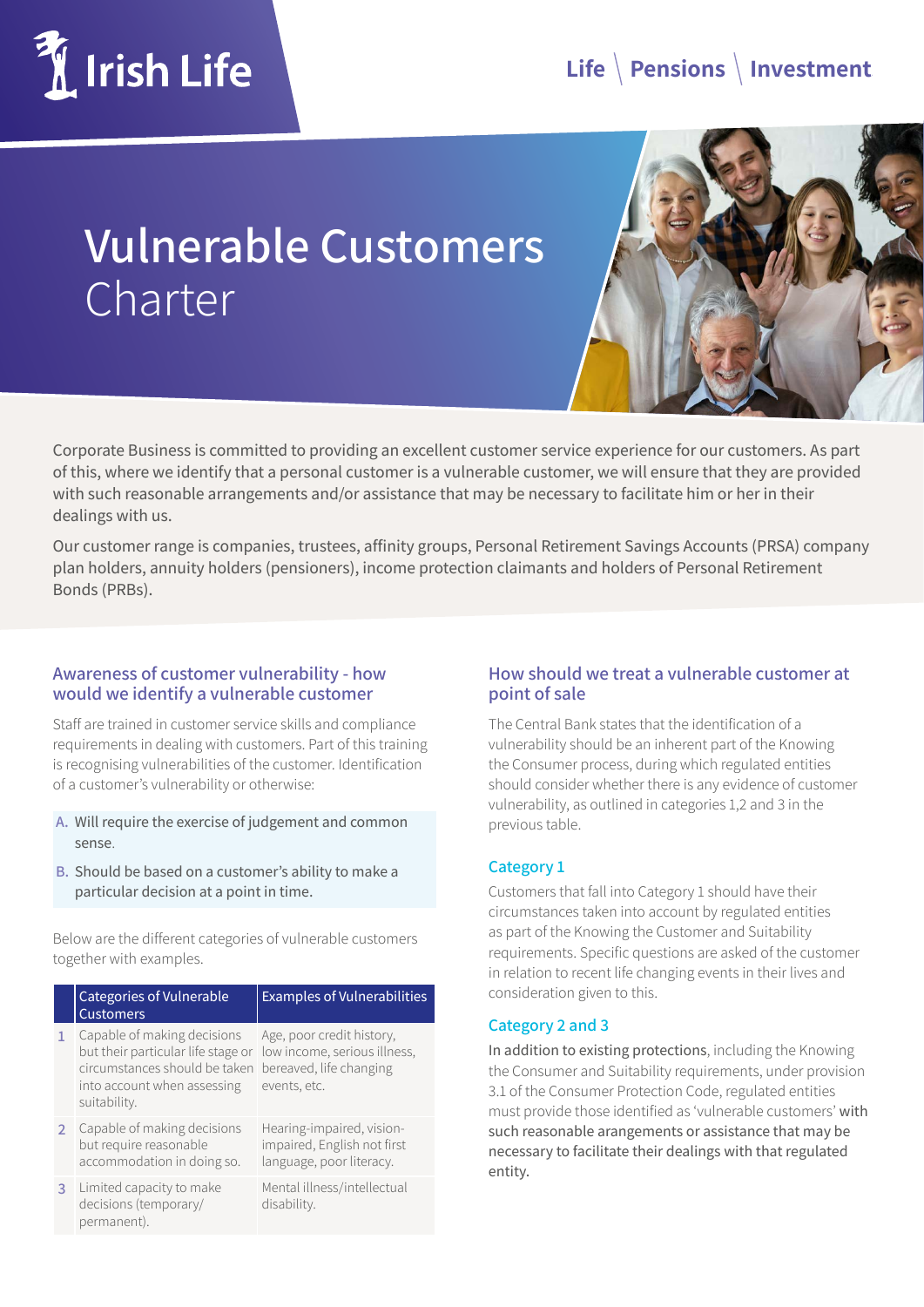Examples of such arrangements are offering to provide information in larger print, allowing an additional person attend the meeting, having several meetings with the customer. Assistance in accessing the website could also be useful.

If there is a particular doubt regarding a poor level of cognitive reaction/capacity to understand the process, the meeting should be scheduled again for a later date, and the next steps considered before re-engaging with the customer. Concerns about the customer's understanding should be documented.

#### **What other considerations are in place to deal with vulnerable customers on an ongoing basis**

#### **Record keeping/evidence of further requirements**

Should a particular vulnerability be identified at point of sale, this should be updated to the customer's record to ensure this is considered in communication.

#### **Customers**

Customer Service Training and Awareness. A review of the notes column in relation to the customer to identify if vulnerability was identified previously.

#### **Pensioners**

There is a strong awareness in the Pension Payments team dealing with pensioners regarding their requirement for clear information and understanding. Visits into reception to seek information are welcome. Information is communicated in plain English and with bigger print where we have been informed of a difficulty in reading standard print.

Approach and assistance for elderly in line with conventional norms when appropriate; e.g. speaking slowly and more clearly, patience in interpreting instructions, taking instructions to speak to their relatives.

Continuing trends to push customers to online interactions can prove difficult for pensioners particularly when dealing with tax matters. In such cases consideration should be given to our contacting Revenue in cases where it appears from our records that the pensioner's tax details are incorrect.

Our role here will merely be to inform Revenue that the pensioner's tax details appear to be wrong and requesting that they be checked and amended if necessary.

#### **Income Protection claimants**

The Health Claims visitors are particularly experienced in dealing with vulnerable customers. The Claims Assessors have particular experience and training in this regard.

#### **Income Protection claimants - home visits**

Additional support and home visits may be available as an option to customers to communicate with us in an environment they feel comfortable in. This avoids transport and building access challenges that exist or are perceived by the customer.

If staff want to offer the additional assistance or discuss concerns regarding a customer, they can discuss with one of our trained Health Claims Advisors. This could identify new trends in approaches and assitance that can be provided in specific circumstances to people with vulnerabilities.

#### **Other claimants**

A sensitivity to these customers regarding payments and general customer service is evident in our interactions.

#### **Website and Literature**

- > All literature is reviewed for understanding.
- > Website accessibility is clear (see Appendix 1 for current functionality).

#### **Doubt over capacity to make a decision instructing us**

- > Delay the customer and arrange another phone call/ appointment.
- Suggest they visit our office.
- > Politely recommend could they bring someone else to the meeting.
- > Arrange another appointment and bring another staff member.
- Document your concerns.
- Refer the case to your manager, who in turn will consider the situation and involve appropriate parties should the need arise.

#### **Power of attorney**

Where we must deal with a person who is acting for a customer under a power of attorney we must:

- **A.** Obtain a certified copy of the power of attorney.
- **B.** Ensure that the power of attorney allows a person to act on the customer's behalf.
- **C.** Operate within the limitations set out in the power of attorney.

#### **Culture and awareness**

- > The Corporate Business website contains our charter on dealing with vulnerable customers. Our website has accessibility features.
- > Yearly training reiterates the messages regarding awarness of vulnerability and our commitment to this.
- > Development of external systems and communications should take into account accessibility.